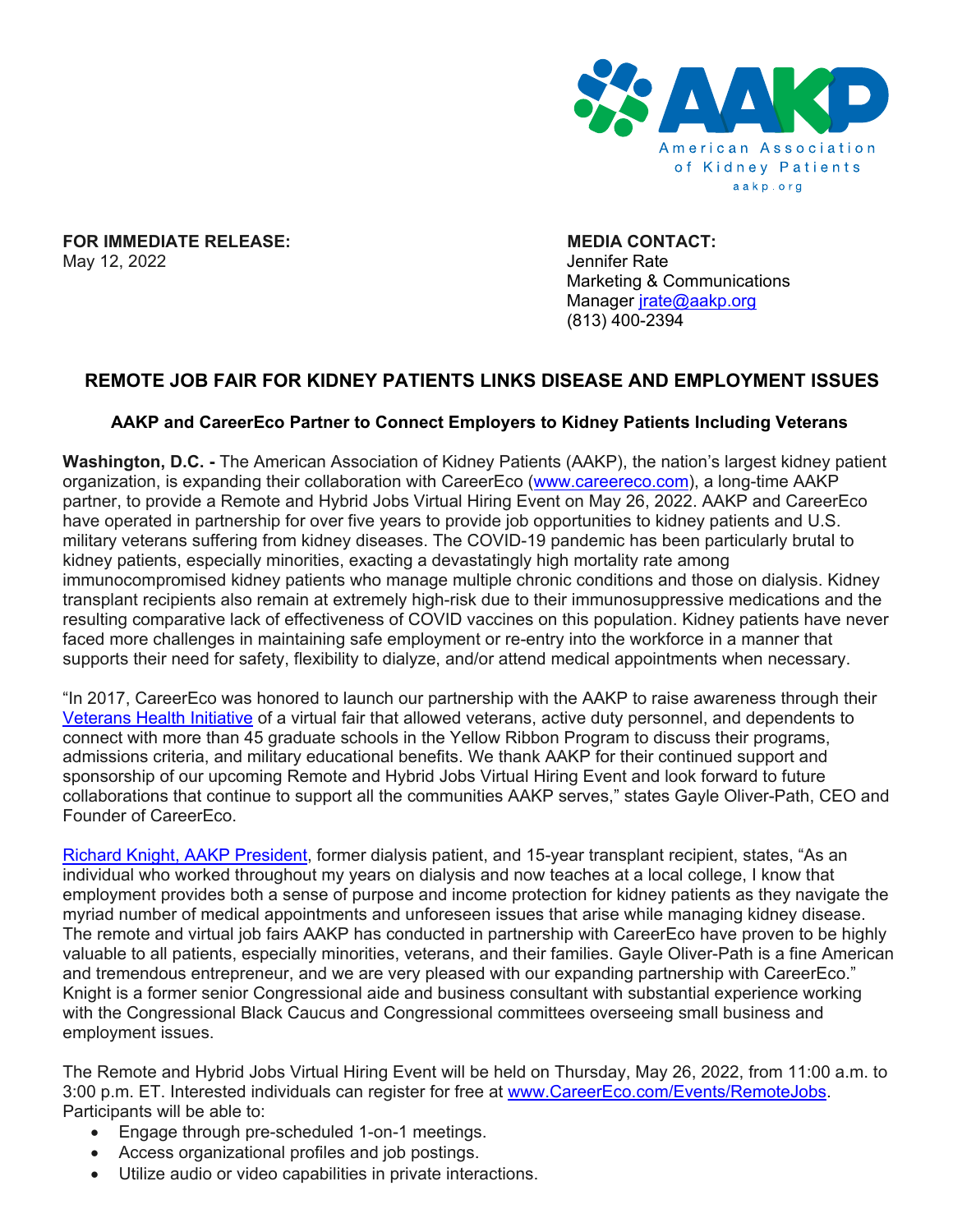- Upload their resume and other documents for representatives to view.
- Make easy and efficient connections with representatives from various organizations.

[Edward V. Hickey, III, USMC,](https://bit.ly/PVHickey2) AAKP Vice President and Chair of the **AAKP Veterans Health Initiative**, states, "Individuals with kidney diseases have the same dreams and aspirations as any other person–to remain active, start or support a family, buy a house, retire securely, and contribute to society. Through our ongoing partnership with CareerEco, AAKP expands our support for kidney patients, including veterans suffering from this condition, to align their treatment care choices with new employment opportunities and the financial needs of their families. We are enthusiastic about our partnership and look forward to more virtual job fairs with CareerEco, including dedicated events for veterans managing kidney diseases." Hickey is a former Administrative Assistant on Capitol Hill, a past senior advisor to the Director of the U.S. Office of Personnel Management, and an appointee at the U.S. Department of Commerce.

[Paul T. Conway, AAKP Chair of Policy and](https://bit.ly/ConwayPV2) Global Affairs, states, "Small business owners, business executives, and other employers across America are competing to recruit, hire, and retain talented and highly skilled individuals, and have creatively incorporated remote work technologies and more flexible benefit programs. The nature of work has transformed, and management has been forced to evolve to stay competitive. In this environment, Americans with kidney diseases and disabilities have tremendous opportunities to chart their own future and steer clear of dependency. We thank CareerEco and every participating employer for respecting patients as people who are not defined by their disease." Conway is a former Chief of Staff of the U.S. Department of Labor and the U.S. Office of Personnel Management, and a television news contributor on issues related to national unemployment and the economy.

AAKP's national strategy supports patient care choice in kidney treatment, such as aggressive expansions in home dialysis therapies and transplantation, including accelerated development of artificial implantable and wearable organs, so patients can choose treatments that best align with their aspirations to continue either full-time or part-time work, advance in their careers, build financial and retirement security, and contribute to society without dependence on disability income. AAKP is committed to reversing a decades-old status quo in kidney care that typically relegated patients to corporate in-center dialysis care without providing patients with substantive and ongoing education about their choices of home dialysis or kidney transplantation.

Since its founding in 1969, AAKP has defined kidney disease as both a health and workforce issue. An estimated one in seven U.S. adults, about 37 million people, have chronic kidney disease (CKD). Many individuals with CKD who are of working-age do work, but many lose their jobs and benefits or stop working once their kidney disease progresses to kidney failure–where there is the need for a kidney replacement therapy such as dialysis or kidney transplantation. By 1973, the founders of AAKP had helped secure Congressional passage, with the approval of President Richard Nixon, of national dialysis coverage, now known as the End Stage Renal Disease (ESRD) program administered by the Centers for Medicare and Medicaid services (CMS), as a bridge to transplantation and rehabilitation so kidney patients could return to the workforce and leave the disability rolls if they were able to do so.

###

**About the American Association of Kidney Patients (AAKP):** Founded in 1969, AAKP is the largest kidney patient organization driving policy discussions on kidney patient consumer care choice and treatment innovations. By 1973, AAKP patient collaborations with the U.S. Congress and White House helped gain passage of dialysis coverage for any person suffering kidney failure, creating the only disease-specific, taxpayer-funded entitlement program in America. That program, the End Stage Renal Disease Program (ESRD) administered by CMS, has saved over one million lives. In the past decade, AAKP patients have helped gain lifetime transplant drug coverage for kidney transplant recipients (2020); new patient-centered policies via the presidential *Executive Order on Advancing American Kidney Health* (2019); new job protections for living organ donors under the Family Medical Leave Act (FMLA) from the U.S. Department of Labor (2018); and Congressional legislation allowing HIV-positive organ transplants for HIV-positive patients (2013). AAKP virtual platforms and social networks are internationally known for their impact. Follow AAKP on